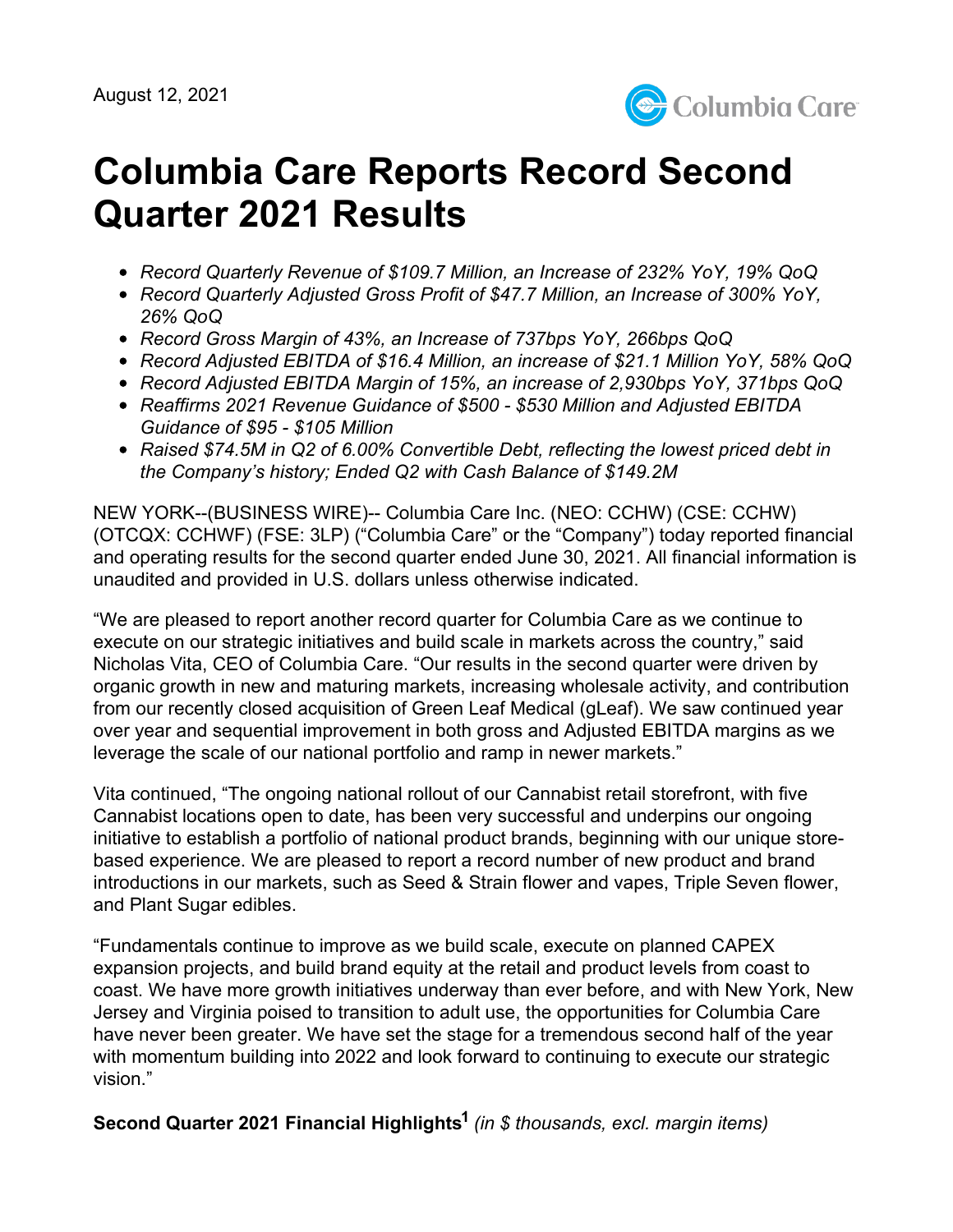|                                  | Q2 2021       | Q1 2021  | Q2 2020 $ v_6 \text{ QoQ} $ % YoY |                 |      |
|----------------------------------|---------------|----------|-----------------------------------|-----------------|------|
| <b>Combined Results</b>          |               |          |                                   |                 |      |
| Revenue                          | \$109,744     | \$92,492 | \$33,012                          | 19%             | 232% |
| Adj. Gross Profit <sup>[1]</sup> | 47,678<br>I\$ | 37,720   | \$11,908                          | 26%             | 300% |
| Adj. Gross Margin <sup>[1]</sup> | 43%           | 41%      |                                   | 36%266bps737bps |      |
| Adj. EBITDA                      | 16,422<br>\$  | 10,410   | (4,734)                           | 58%             | N/A  |
| <b>Renorted Results</b>          |               |          |                                   |                 |      |

#### **Reported Results**

| Revenue             | \$102,387 |    | \$86,095  | \$28,413   | 19%               | 260%     |
|---------------------|-----------|----|-----------|------------|-------------------|----------|
| <b>Gross Profit</b> | \$43.339  |    | \$34.994  | \$10,140   |                   | 24% 327% |
| <b>Gross Margin</b> | 42%       |    | 41%       |            | 36% 168bps 664bps |          |
| Adj. EBITDA         | \$14,790  | S. | 9,076     | \$ (5,481) | 63%               | N/A      |
| Cash                | \$148,750 |    | \$176,498 | \$42,350   | $-16%$            | 251%     |

[1] *Excludes changes in fair value of biological assets and inventory sold for all periods presented, as well as \$1.4 million in Q2 2021 and \$0.1 million in Q1 2021 related to the mark-up of inventory acquired in gLeaf, Corsa Verde and The Healing Center San Diego.*

*1 Ohio. Combined Results include dispensary and manufacturing operations in*

Second quarter 2021 results include contribution from Green Leaf Medical as of the date of acquisition, June 10, 2021. With the close of the Ohio acquisition in July, all financial reporting will be consolidated under Reported Results going forward.

## **Operational Update**

\_\_\_\_\_\_\_\_\_\_\_\_\_\_\_\_\_\_\_\_\_\_\_\_\_\_\_\_\_\_\_

Lars Boesgaard, Columbia Care's Chief Financial Officer ("CFO"), will be leaving the Company effective August 31, 2021, to join AM-Pharma, a European late-stage biotechnology company, as their CFO. Vita commented, "We are grateful for Lars' contributions to Columbia Care, appreciate his support through this current transition and wish him all the best in his new role."

Beginning on September 1, 2021, Michael Livingstone, the Company's Vice President and Corporate Controller, will serve as interim CFO. Over the past fifteen years, Michael has developed an extensive operational background serving in finance and accounting leadership roles at Columbia Care and prior employers. A search for the permanent CFO is underway.

## **Selected State Level Highlights**

**Top 5 Markets by Combined Revenue:**California, Colorado, Massachusetts, Ohio, **Pennsylvania** 

**Top 5 Markets by Adjusted EBITDA:**Colorado, Illinois, Massachusetts, Ohio, Pennsylvania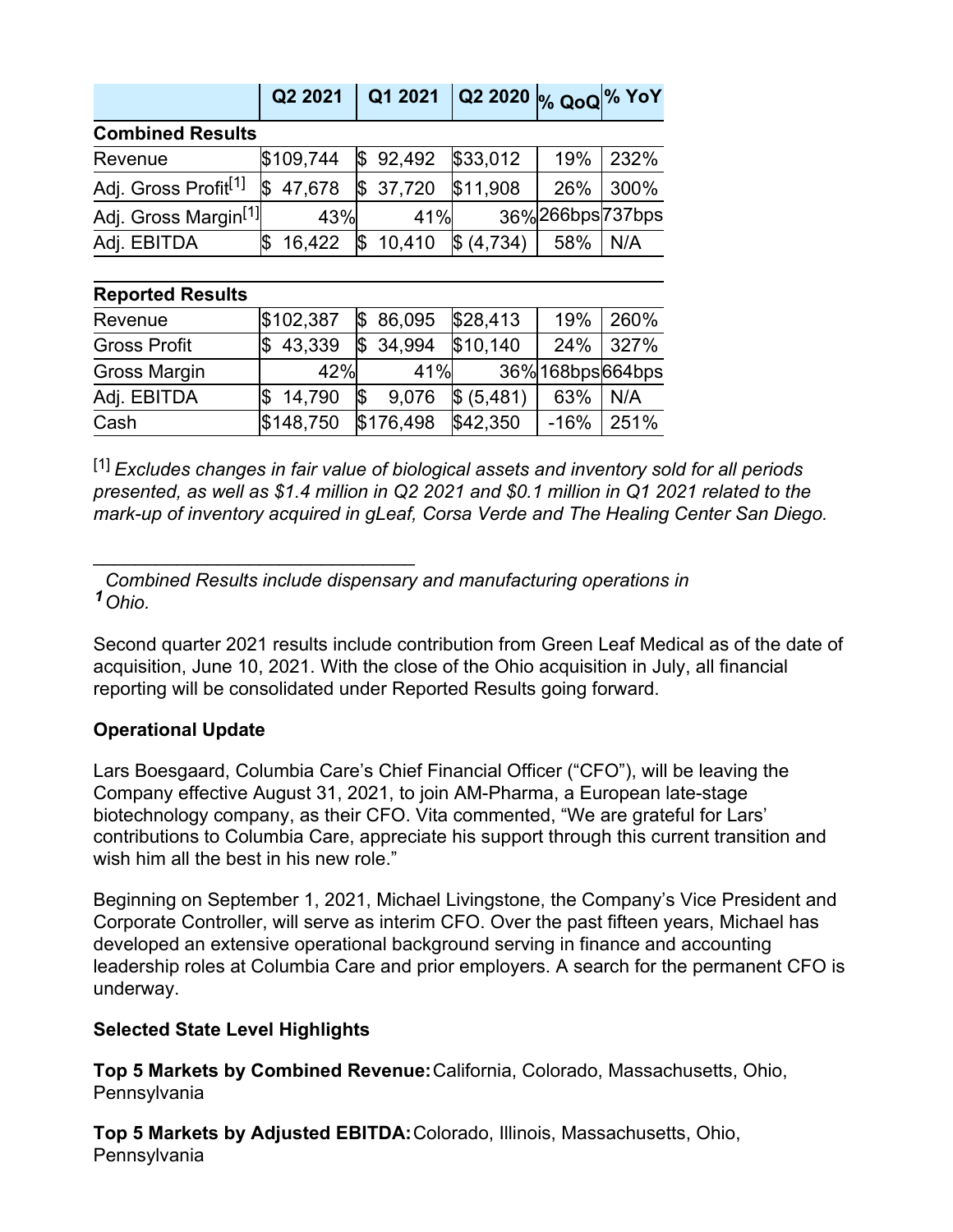# **Arizona**

- Sequential revenue growth of 23% as adult use continues to ramp following January implementation; 54% growth YoY
- Continued focus on wholesale opportunities to increase gross margin
- Third party flower shortage in the market drove Columbia Care brand revenue higher, in particular, for Seed & Strain
- Cannabist rebranding of dispensary in Tempe completed in Q2; Prescott to follow in 2H 2021
- Reached maximum canopy for best efficiency of plant growth based on current infrastructure; planning upgrades to cultivation facility for additional wholesale and retail supply in Q3

# **California**

- Sequential revenue growth of 4%, despite lower wholesale revenue and persistent COVID-19 headwinds
- Focused on product launches for Amber vapes and concentrates and Press tablets in Q3 and improved wholesale relationships
- Cannabist rebranding of San Diego dispensary completed in Q2
- Accelerated CAPEX spend for cultivation upgrades to increase yield, efficiency, and quality of production in light of wholesale market softness experienced in 1H 2021

# **Colorado**

- Sequential revenue growth over 7.5% and EBITDA margin increase of 200bps, driven by late quarter impact from ongoing restructuring in cultivation and at retail as average dollar sales trended upwards despite greater than expected impact from inclement weather in Q2
- Gross margin stable at 42% as ongoing upgrades for the Steele indoor cultivation facility begin to flow through financials; initial trials indicate significant increases in flower quality, potency, and yield, with first significant harvest expected end of Q3/early Q4
- Focused on wholesale of finished goods and oil for 2H 2021

# **Florida**

- Largest single market contributor to sequential revenue growth as a result of increased flower production and new product launches, achieving 46% increase in revenue sequentially and 335% over Q2 2020
- Adj. EBITDA positive in Q2 and 1,200bps increase in gross margin quarter over quarter due to continued scale and yield improvements
- Focused on expanding product lines, increasing supply of edibles and other manufactured products across retail footprint in 2H 2021
- Alachua greenhouse completed first harvest out of 38,280sqft facility in June

# **Illinois**

Cannabist rebrand at Villa Park dispensary and launch of new products such as Triple Seven flower and Seed & Strain vapes drove foot traffic and positive reviews, with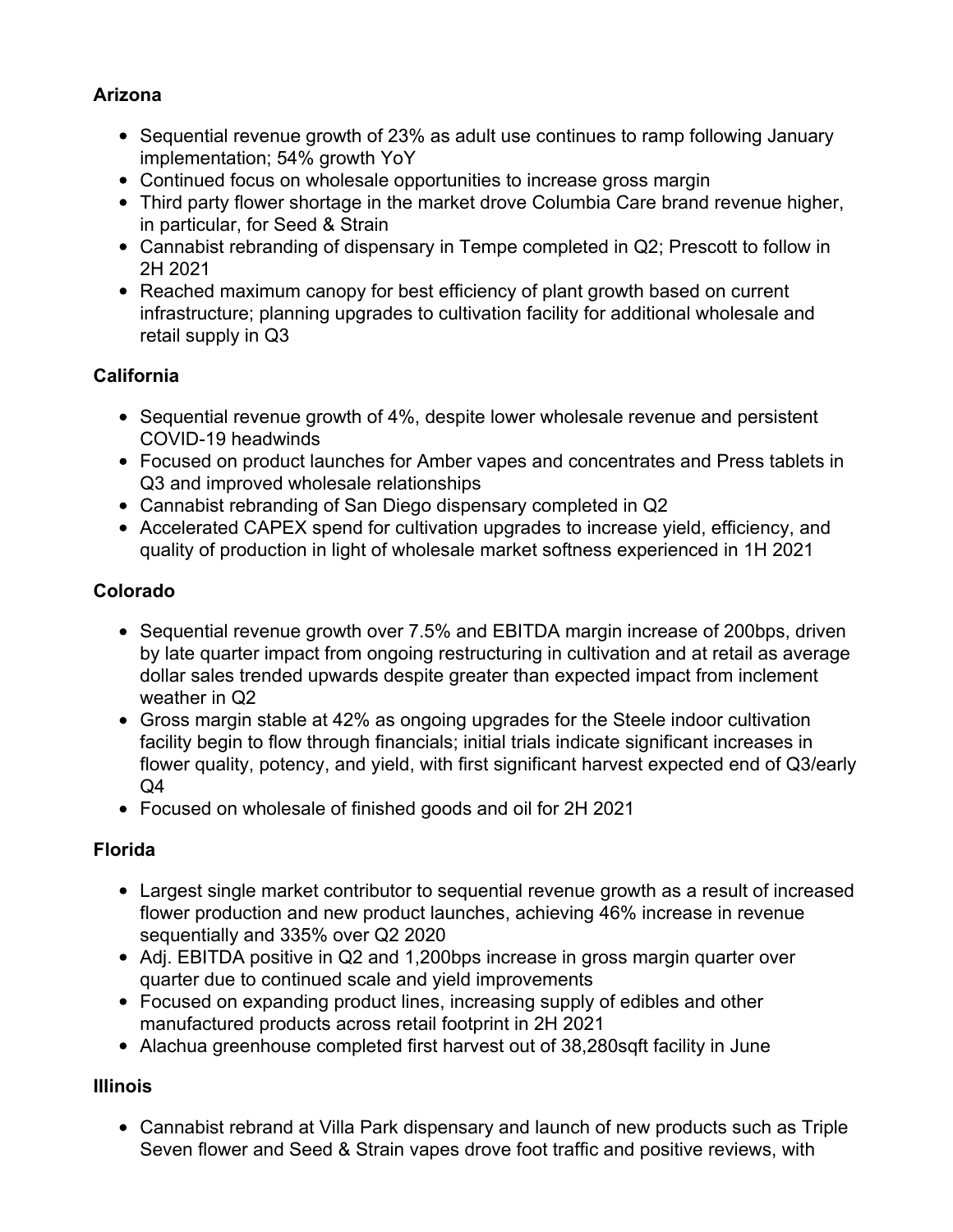sequential revenue increasing 15% in Q2 and 397% YoY

- Margin improvement due to focus on manufacturing automation and increasing delivery schedules; gross margin and Adj. EBITDA margin each increased 600bps sequentially
- Production efficiencies resulting in >30% THC flower and strong terpene profiles
- Jefferson Park dispensary expansion to triple the size of the space is under construction and expected to be completed in 2H 2021

#### **Massachusetts**

- Sustained YoY revenue growth trajectory with 85% increase over Q2 2020 and 6% sequentially, driven by earlier than expected contributions from wholesale revenue
- Q2 implementations, such as institutionalization of wholesale supply chain and addition of automation equipment for flower and pre-roll, are expected to show financial impact in Q3
- Ongoing conversion of all 3 dispensaries to Cannabist branding, complemented by Q2 introduction of Seed & Strain, Triple Seven, Press, Amber and Plant Sugar brand products
- Adult-use sales commenced in downtown Boston co-located dispensary as of August 10, 2021

# **New Jersey**

- Revenue increased 20% sequentially; gross margin turned positive in Q2, increasing by 7200bps sequentially
- Cultivation facility completed first harvest in July, allowing establishment of multiple wholesale partnerships to ensure products are available for patients throughout the state
- Two additional dispensary locations in southern NJ region in development: Deptford location will open in Q3 2021, and Hamilton Township location will open in Q1 2022; both will be Cannabist locations
- Second cultivation and production facility in Vineland is under development and will provide 250,000sqft of additional canopy, manufacturing, and distribution space to support medical and adult-use in 2022

## **New York**

- Revenue up 11% sequentially and 72% YoY, despite lingering COVID-19 impacts in Manhattan and Brooklyn locations
- Progress with cultivation preparations at new Long Island cultivation facility (~1Msqft), targeting initial harvest in Q4, as preliminary approval has been received to begin cultivation operations on site
- Continued focus on wholesale opportunities and new product launches, such as new flavor chews ahead of adult use
- As an existing Registered Organization, we are in the process of locating four incremental medical dispensaries to add to our current four medical dispensaries; three of the added dispensaries will be co-located with adult use for a total of eight dispensaries in New York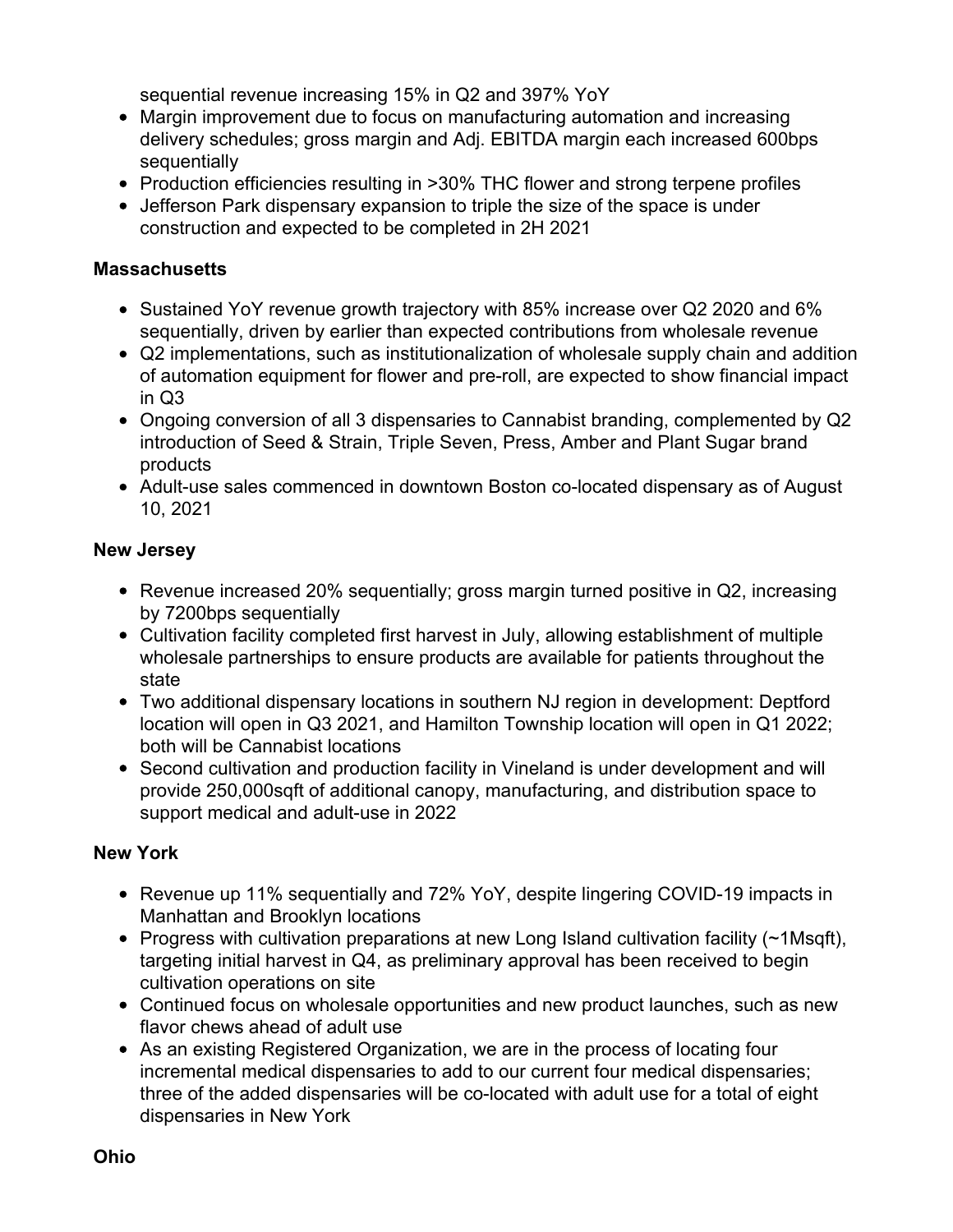- Revenue increased 18% sequentially and 110% YoY, including gLeaf dispensary contribution following June 10 acquisition closing
- Patient satisfaction with strains improved; number of transactions increased 15% QoQ
- CannAscend, Corsa Verde and gLeaf acquisitions closed, with integration now underway
- Strong wholesale relationships continue, with Columbia Care flower in more than 90% of all dispensaries in state
- Mt. Orab cultivation facility to have incremental canopy available by Q4 in a phased approach with final completion in Q1 2022; increased canopy will drive increased gross margin and EBITDA, and incremental biomass will allow for continued brand and SKU launches for wholesale and retail

# **Pennsylvania**

- Revenue increased 28% sequentially and 46% YoY, including gLeaf contribution following June 10 acquisition closing
- With close of gLeaf transaction, Columbia Care will be vertically integrated in PA with the largest cultivation operation in the state upon completion of gLeaf's 174,000sqft expansion for a total of 274,000sqft
- gLeaf currently wholesales to nearly all dispensaries in Pennsylvania (+95%), and gLeaf's wholesale operations will be margin accretive to the Company's PA operations

# **Virginia**

- Revenue grew 227% QoQ, including gLeaf contribution following June 10 acquisition closing
- Positive Adj. EBITDA margin increased 200bps; sequential gross margin improvement of approximately 400bps in Columbia Care operations
- Columbia Care completed first wholesale transactions in Q2; working with all licensed operators in VA to advance wholesale opportunities
- Focused on integration of gLeaf operations and increasing intra-company wholesale since close of transaction on June 10; gLeaf currently has largest cultivation and delivery operations in the state
- Flower sales to begin in Virginia in September; increasing canopy and building inventory in preparation
- Actively pursuing 5 additional dispensary locations for each license, for a total of 12 dispensaries between Columbia Care and gLeaf; 3 additional dispensaries to open by year end

## **2021 Outlook**

| <b>Metric</b>                            | <b>Pro Forma Guidance</b> |
|------------------------------------------|---------------------------|
| <b>Combined Revenue</b>                  | \$500M - \$530M           |
| <b>Combined Adjusted Gross</b><br>Margin | $47% +$                   |
| <b>Combined Adjusted EBITDA</b>          | \$95M - \$105M            |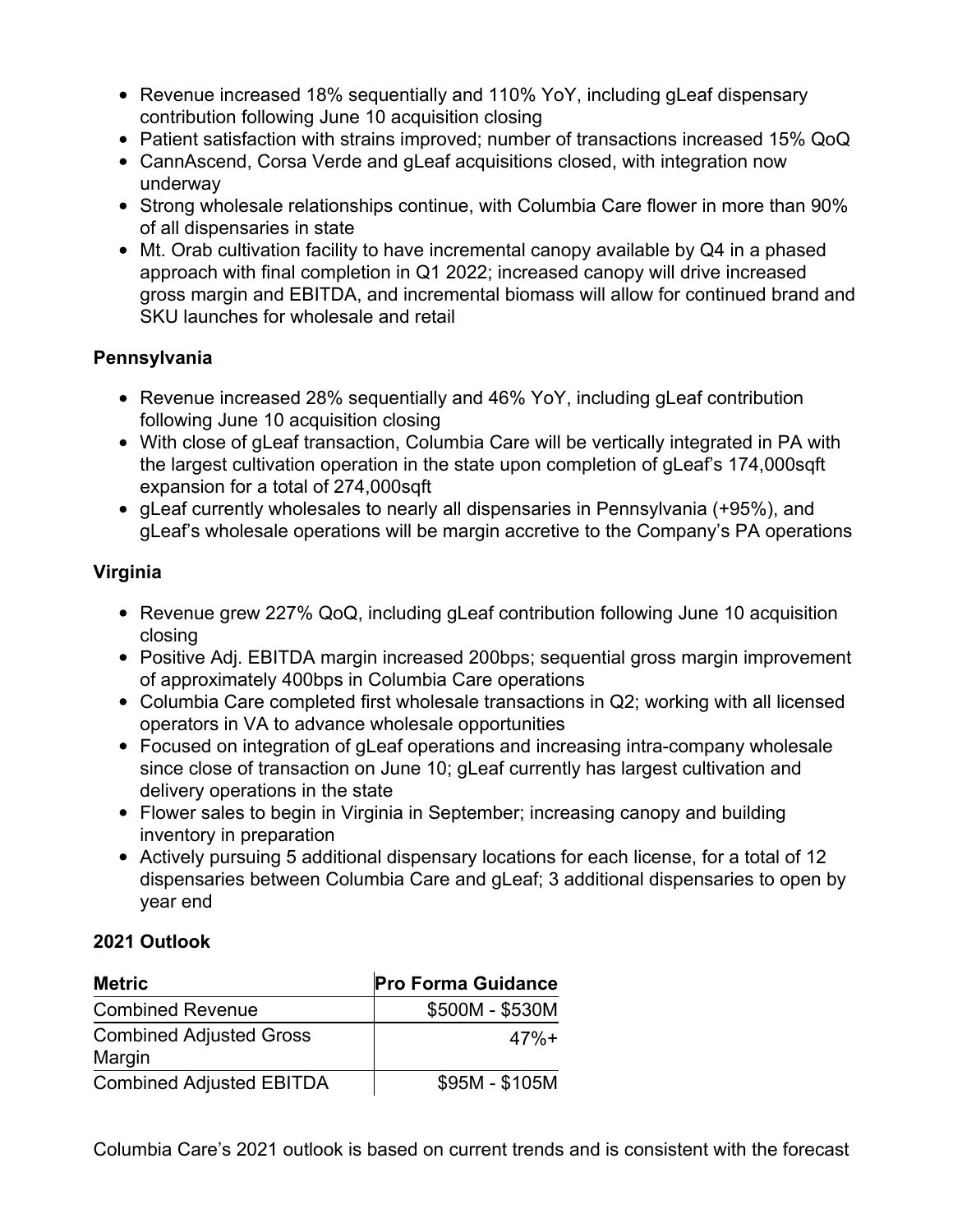previously provided on March 16, 2021. Columbia Care's pro forma 2021 outlook does not assume any future changes in the regulatory environment in markets where Columbia Care currently operates. See "Caution Concerning Forward-Looking Statements" below for further discussion.

#### **Conference Call and Webcast Details**

The Company will host a conference call on Thursday, August 12, 2021, at 8:00 a.m. ET to discuss its financial and operating results for the second quarter of 2021.

To access the live conference call via telephone, please dial 1-877-407-8914 (US callers) or 1-201-493-6795 (international callers). A live audio webcast of the call will also be available in the Investor Relations section of the Company's website at <https://ir.col-care.com/> or at <https://78449.themediaframe.com/dataconf/productusers/colc/mediaframe/45712/indexl.html>.

A replay of the audio webcast will be available in the Investor Relations section of the Company's website approximately two hours after completion of the call and will be archived for 30 days.

# **Non-IFRS Financial Measures**

In this press release, Columbia Care refers to certain non-IFRS financial measures, Combined Revenue, Adjusted EBITDA, Combined Adjusted EBITDA, gross profit excluding changes in fair value of biological assets and inventory sold and Combined Gross Profit excluding changes in fair value of biological assets and inventory sold. These measures do not have any standardized meaning prescribed by IFRS and may not be comparable to similar measures presented by other companies. Columbia Care considers certain non-IFRS measures to be meaningful indicators of the performance of its business. A reconciliation of such non-IFRS financial measures to their nearest comparable IFRS measure is included in this press release and a further discussion of some of these items is contained in the Company's Management's Discussion and Analysis for the three months ended June 30, 2021.

## **About Columbia Care Inc.**

Columbia Care is one of the largest and most experienced cultivators, manufacturers and providers of cannabis products and related services, with licenses in 18 U.S. jurisdictions and the EU. Columbia Care operates 130 facilities including 99 dispensaries and 31 cultivation and manufacturing facilities, including those under development. Columbia Care is one of the original providers of medical cannabis in the U.S. and now delivers industryleading products and services to both the medical and adult-use markets. In 2021, the company launched Cannabist, its new retail brand, creating a national dispensary network that leverages proprietary technology platforms. The company offers products spanning flower, edibles, oils, and tablets, and manufactures popular brands including Seed & Strain, Triple Seven, gLeaf, Classix, Plant Sugar, Press, Amber and Platinum Label CBD. For more information on Columbia Care, please visit [www.col-care.com](http://www.col-care.com).

## **Caution Concerning Forward-Looking Statements**

This press release contains certain statements that constitute forward-looking information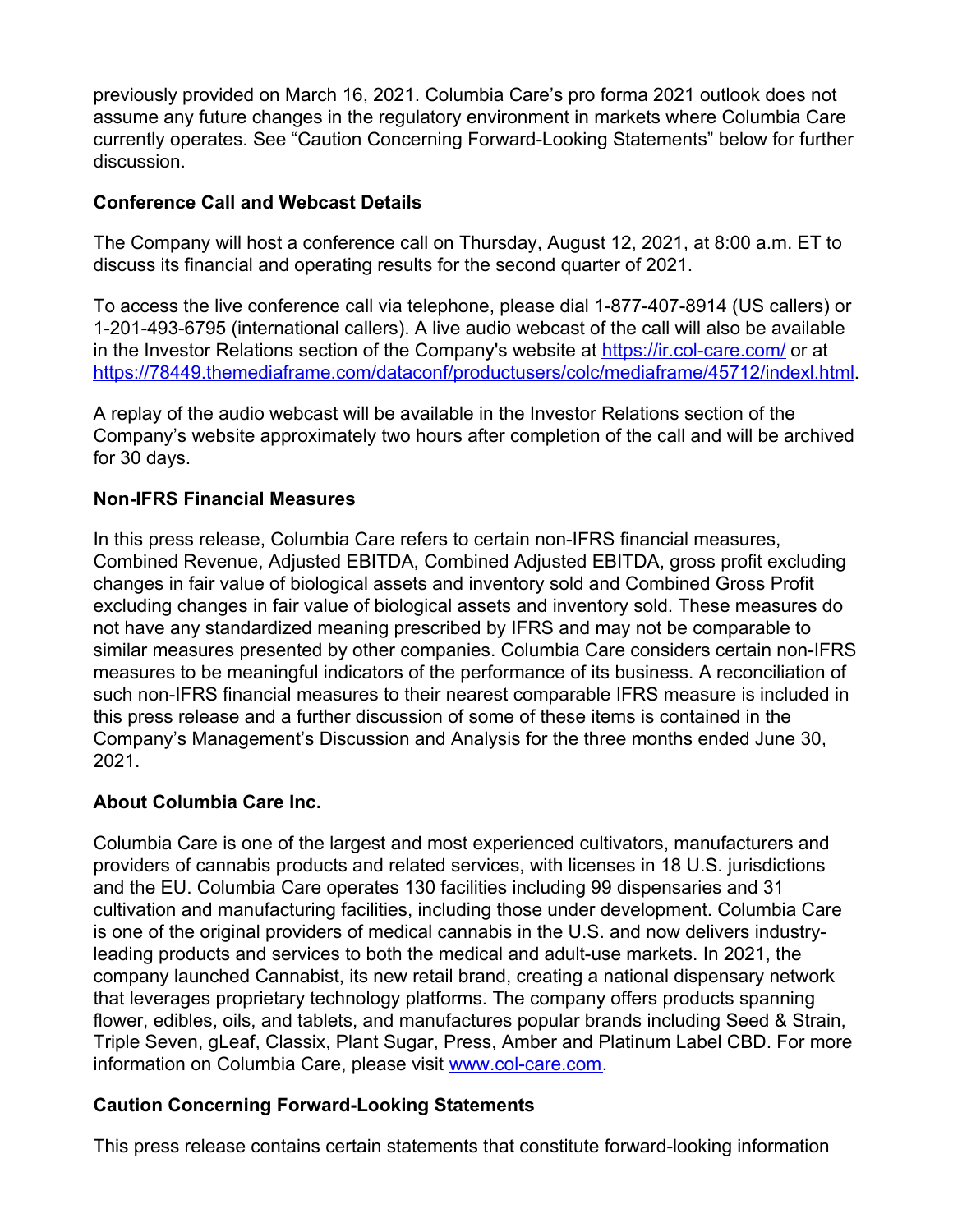within the meaning of applicable securities laws ("forward-looking statements"). Statements concerning Columbia Care's objectives, goals, strategies, priorities, intentions, plans, beliefs, expectations and estimates, and the business, operations, financial performance and condition of Columbia Care as well as statements under the heading "2021 Outlook" are forward-looking statements. The words "believe", "expect", "anticipate", "estimate", "intend", "may", "will", "would", "could", "should", "continue", "plan", "goal", "objective", and similar expressions and the negative of such expressions are intended to identify forward-looking statements, although not all forward-looking statements contain these identifying words.

Certain material factors and assumptions were applied in providing these forward-looking statements. Forward-looking information involves numerous assumptions, including assumptions on revenue and expected gross margins, capital allocation, EBITDA break even targets and other financial results; growth of its operations via expansion, for the effects of any transactions; expectations for the potential benefits of any transactions including the acquisition of Green Leaf Medical; statements relating to the business and future activities of, and developments related to, the Company after the date of this press release, including such things as future business strategy, competitive strengths, goals, expansion and growth of the Company's business, operations and plans; expectations that planned acquisitions will be completed as previously announced; expectations regarding cultivation and manufacturing capacity; expectations regarding receipt of regulatory approvals; expectations that licenses applied for will be obtained; potential future legalization of adult-use and/or medical cannabis under U.S. federal law; expectations of market size and growth in the U.S. and the states in which the Company operates; expectations for other economic, business, regulatory and/or competitive factors related to the Company or the cannabis industry generally; and other events or conditions that may occur in the future. Forward-looking statements may relate to future financial conditions, results of operations, plans, objectives, performance or business developments. These statements speak only as of the date they are made and are based on information currently available and on the then current expectations. Holders of securities of the Company are cautioned that forward-looking statements are not based on historical facts but instead are based on reasonable assumptions and estimates of management of the Company at the time they were provided or made and involve known and unknown risks, uncertainties and other factors which may cause the actual results, performance or achievements of the Company, as applicable, to be materially different from any future results, performance or achievements expressed or implied by such forward-looking statements, including, but not limited to, risks and uncertainties related to: the available funds of the Company and the anticipated use of such funds; the availability of financing opportunities; legal and regulatory risks inherent in the cannabis industry; risks associated with economic conditions, and currency risk; risks relating to U.S. regulatory landscape and enforcement related to cannabis, including political risks; risks relating to anti-money laundering laws and regulation; other governmental and environmental regulation; public opinion and perception of the cannabis industry; risks related to contracts with third-party service providers; risks related to the enforceability of contracts; reliance on the expertise and judgment of senior management of the Company, and ability to retain such senior management; risks related to proprietary intellectual property and potential infringement by third parties; risks relating to the management of growth; increasing competition in the industry; risks inherent in an agricultural business; risks relating to energy costs; risks associated with cannabis products manufactured for human consumption including potential product recalls; reliance on key inputs, suppliers and skilled labor; cybersecurity risks; ability and constraints on marketing products; fraudulent activity by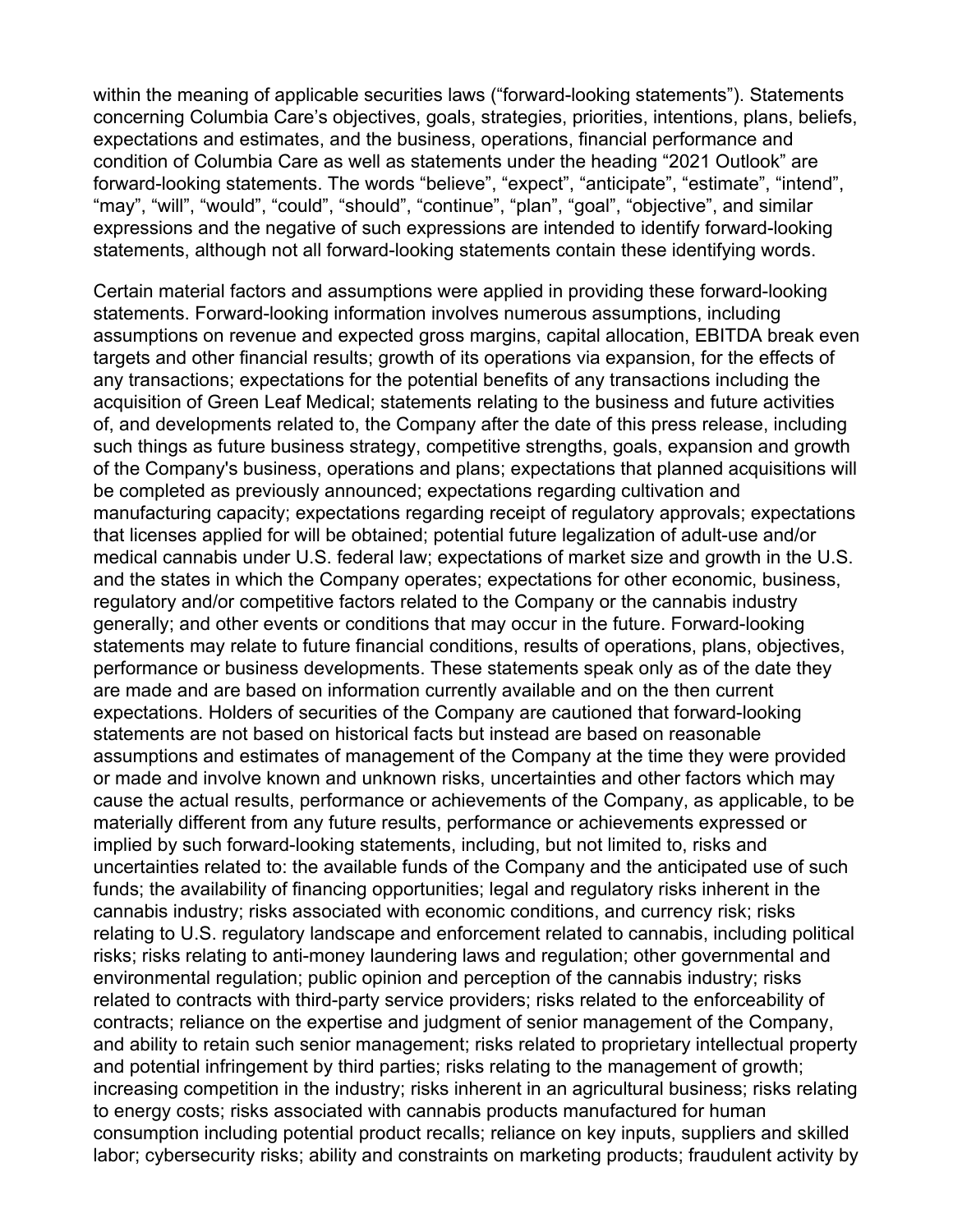employees, contractors and consultants; tax and insurance related risks; risks related to the economy generally; risk of current or future litigation; conflicts of interest; risks relating to certain remedies being limited and the difficulty of enforcement of judgments and effecting service outside of Canada; risks related to future acquisitions or dispositions; sales by existing shareholders; limited research and data relating to cannabis; as well as those risk factors discussed under "Risk Factors" in Columbia Care's Annual Information Form dated March 31, 2021 and filed with the applicable Canadian securities regulatory authorities on SEDAR at [www.sedar.com](http://www.sedar.com), and as described from time to time in documents filed by the Company with Canadian securities regulatory authorities.

The purpose of forward-looking statements is to provide the reader with a description of management's expectations, and such forward-looking statements may not be appropriate for any other purpose. In particular, but without limiting the foregoing, disclosure in this press release as well as statements regarding the Company's objectives, plans and goals, including future operating results and economic performance may make reference to or involve forward-looking statements. Although the Company believes that the expectations reflected in such forward-looking statements are reasonable, it can give no assurance that such expectations will prove to have been correct. A number of factors could cause actual events, performance or results to differ materially from what is projected in the forwardlooking statements. No undue reliance should be placed on forward-looking statements contained in this press release. Such forward-looking statements are made as of the date of this press release. Columbia Care undertakes no obligation to update or revise any forwardlooking statements, whether as a result of new information, future events or otherwise, except as required by applicable law. The Company's forward-looking statements are expressly qualified in their entirety by this cautionary statement.

This news release contains future-oriented financial information and financial outlook information (collectively, "FOFI") about Columbia Care's Combined Revenue, Combined Gross Margins and Combined Adjusted EBITDA, all of which are subject to the same assumptions, risk factors, limitations, and qualifications as set forth in the above paragraphs. FOFI contained in this document was approved by management as of the date of this document and was provided for the purpose of providing further information about Columbia Care's future business operations. Columbia Care disclaims any intention or obligation to update or revise any FOFI contained in this document, whether because of new information, future events or otherwise, unless required pursuant to applicable law. Readers are cautioned that the FOFI contained in this document should not be used for purposes other than for which it is disclosed herein.

## **TABLE 1 - CONDENSED CONSOLIDATED STATEMENTS OF OPERATIONS**

(in US \$ thousands, except share and per share figures, unaudited)

|         | <b>Three Months Ended</b> |                         | <b>Six Months Ended</b> |                         |
|---------|---------------------------|-------------------------|-------------------------|-------------------------|
|         | <b>June 30,</b><br>2021   | <b>June 30.</b><br>2020 | <b>June 30.</b><br>2021 | <b>June 30,</b><br>2020 |
| Revenue | 102.387 \$                | 28,413 \$               | 188,482 \$              | 54,736                  |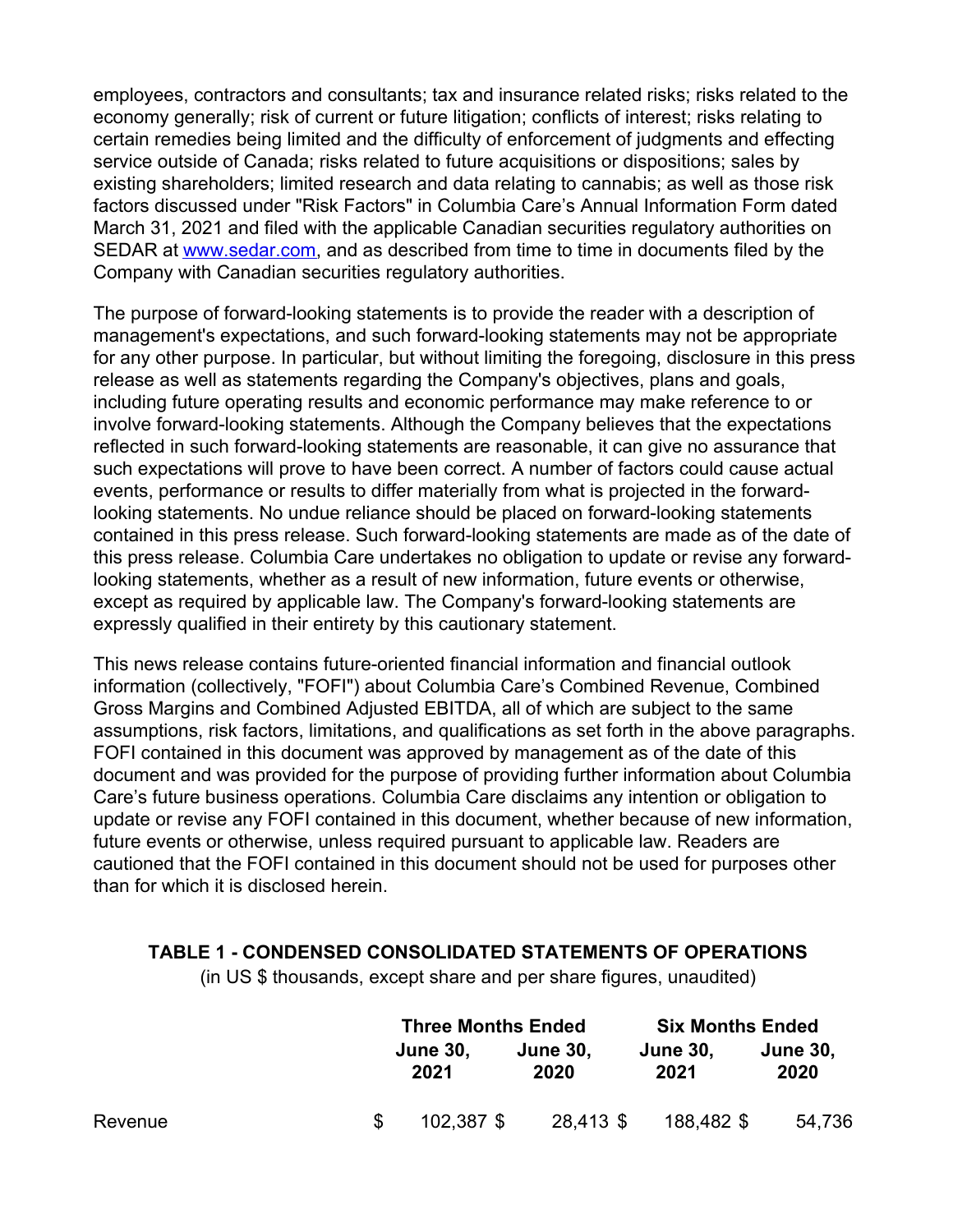| <b>Production costs</b>           |                   |             |                |             |
|-----------------------------------|-------------------|-------------|----------------|-------------|
|                                   | (59, 048)         | (18, 273)   | (110, 149)     | (36, 563)   |
| Gross profit before fair value    |                   |             |                |             |
| adjustments                       | 43,339            | 10,140      | 78,333         | 18,173      |
| Fair value adjustments biological |                   |             |                |             |
| assets and inventory, net         | 10,496            | (4, 321)    | 20,529         | 237         |
|                                   |                   |             |                |             |
| Gross profit                      | 53,835            | 5,819       | 98,862         | 18,410      |
| Operating expenses                | (51,522)          | (29, 579)   | (99, 038)      | (61, 148)   |
| Income (loss) from operations     | 2,313             | (23, 760)   | (176)          | (42, 738)   |
| Other expense, net                | (8,062)           | (3,653)     | (15, 889)      | (4,613)     |
| Income tax (expense) benefit      | (5, 130)          | 76          | (10, 139)      | (634)       |
|                                   |                   |             |                |             |
| Net loss                          | (10, 879)         | (27, 337)   | (26, 204)      | (47, 985)   |
| Net loss attributable to non-     |                   |             |                |             |
| controlling interests             | (718)             | (3,203)     | (630)          | (3,741)     |
| Net loss attributable to Columbia |                   |             |                |             |
| Care shareholders                 | $(10, 161)$ \$    | (24, 134)   | $(25, 574)$ \$ | (44, 244)   |
|                                   |                   |             |                |             |
| Weighted average common           |                   |             |                |             |
| shares outstanding - basic and    |                   |             |                |             |
| diluted                           | 313,771,867       | 218,027,207 | 304,346,270    | 217,283,357 |
| Earnings per common share         |                   |             |                |             |
| attributable to Columbia Care     |                   |             |                |             |
| shareholders - basic and diluted  | $(0.03)$ \$<br>\$ | $(0.11)$ \$ | $(0.08)$ \$    | (0.20)      |
|                                   |                   |             |                |             |

# **TABLE 2 - RECONCILIATION OF IFRS TO NON-IFRS MEASURES**

(in US \$ thousands, unaudited)

|                                                        | <b>Three Months Ended</b> |                         | <b>Six Months Ended</b> |                         |
|--------------------------------------------------------|---------------------------|-------------------------|-------------------------|-------------------------|
|                                                        | <b>June 30,</b><br>2021   | <b>June 30,</b><br>2020 | <b>June 30,</b><br>2021 | <b>June 30,</b><br>2020 |
| Net loss                                               | \$<br>$(10, 879)$ \$      | $(27, 337)$ \$          | $(26, 204)$ \$          | (47, 985)               |
| Income tax expense                                     | 5,130                     | (76)                    | 10,139                  | 634                     |
| Depreciation and amortization<br>Net interest and debt | 13,064                    | 5,902                   | 25,159                  | 11,630                  |
| amortization                                           | 8,635                     | 1,684                   | 16,208                  | 2,481                   |
| <b>EBITDA</b>                                          | \$<br>15,950 \$           | $(19, 827)$ \$          | 25,302 \$               | (33,240)                |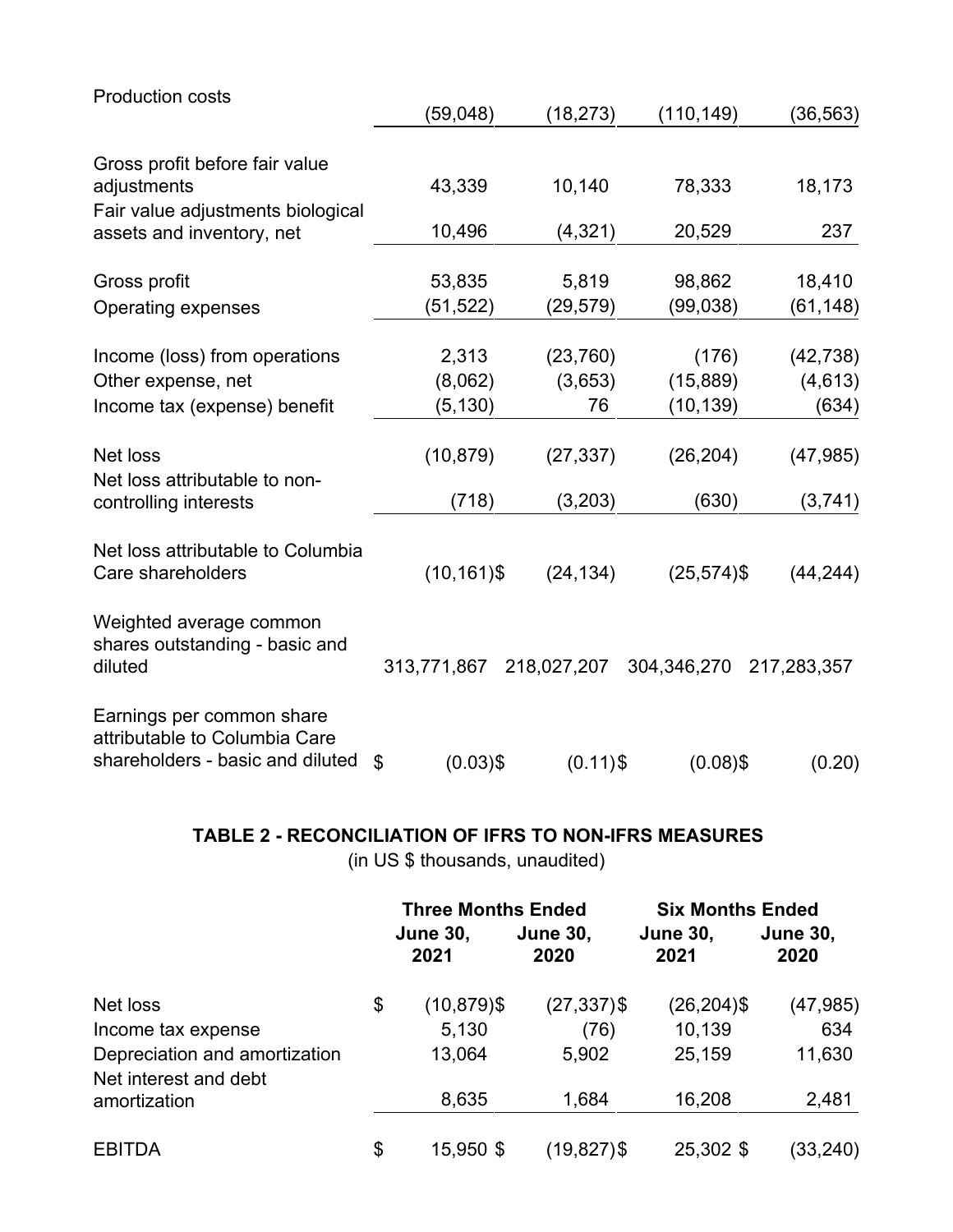| Share-based compensation                                                                          | 5,172           | 8,007     | 12,841    | 15,123    |
|---------------------------------------------------------------------------------------------------|-----------------|-----------|-----------|-----------|
| Fair value adjustments biological<br>assets and inventory, net<br>Fair value mark-up for acquired | (10, 496)       | 4,321     | (20,529)  | (237)     |
| inventory                                                                                         | 1,352           |           | 1,492     |           |
| Adjustments for acquisition and<br>other non-core costs                                           | 3,324           | 49        | 5,093     | 867       |
| Fair value changes on derivative<br>liabilities                                                   | (2,092)         |           | (1, 913)  |           |
| Loss on conversion of debt to<br>equity                                                           | 1,580           |           | 1,580     |           |
| Impairment of disposal group                                                                      |                 | 1,969     |           | 1,969     |
| <b>Adjusted EBITDA</b>                                                                            | \$<br>14,790 \$ | (5,481)\$ | 23,866 \$ | (15, 518) |

# **TABLE 3 - CONDENSED CONSOLIDATED STATEMENTS OF CASH FLOW**

(in US \$ thousands, unaudited)

|                                 | <b>Three Months Ended</b> |                         | <b>Six Months Ended</b> |                         |
|---------------------------------|---------------------------|-------------------------|-------------------------|-------------------------|
|                                 | <b>June 30,</b><br>2021   | <b>June 30.</b><br>2020 | <b>June 30,</b><br>2021 | <b>June 30,</b><br>2020 |
| Net cash used in operating      |                           |                         |                         |                         |
| activities                      | \$<br>$(13,699)$ \$       | $(18,094)$ \$           | $(14,967)$ \$           | (28, 524)               |
| Net cash used in investment     |                           |                         |                         |                         |
| activities                      | (73, 778)                 | (6,903)                 | (83,920)                | (29, 719)               |
| Net cash provided by financing  |                           |                         |                         |                         |
| activities                      | 59,729                    | 40,489                  | 186,526                 | 53,129                  |
| Net (decrease) increase in cash | (27, 748)                 | 15,492                  | 87,639                  | (5, 114)                |
| Cash balance - beginning of     |                           |                         |                         |                         |
| period                          | 176,498                   | 26,858                  | 61,111                  | 47,464                  |
| Cash balance - end of period    | 148,750                   | 42,350                  | 148,750                 | 42,350                  |

# **TABLE 4 - COMBINED FINANCIALS AND RECONCILIATIONS**

(in US \$ thousands, unaudited)

|                 | <b>Three Months Ended</b> | <b>Six Months Ended</b> |                 |
|-----------------|---------------------------|-------------------------|-----------------|
| <b>June 30.</b> | <b>June 30,</b>           | <b>June 30.</b>         | <b>June 30,</b> |
| 2021            | 2020                      | 2021                    | 2020            |